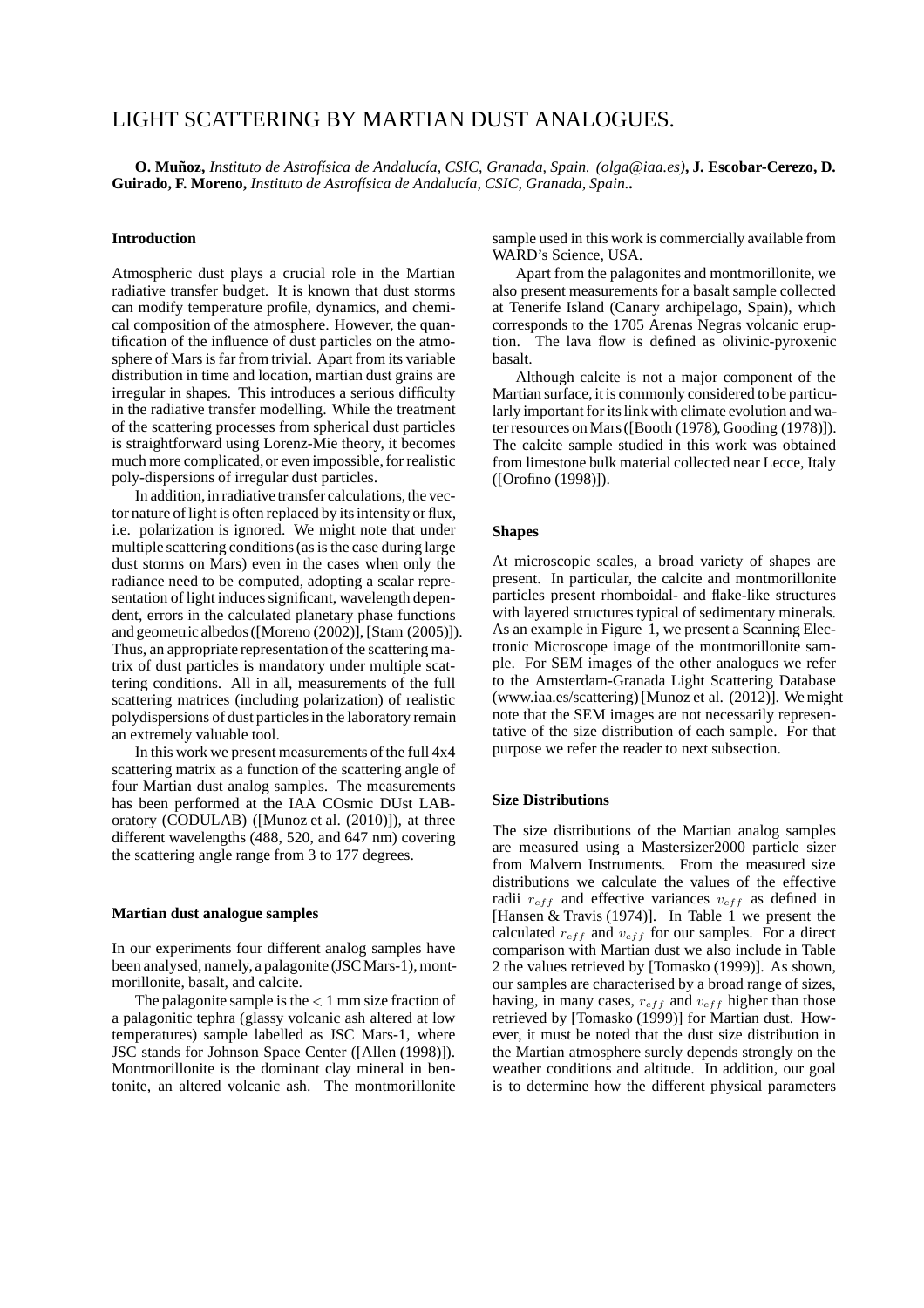

Figure 1: Scanning Electron Microscope images of montmorillonite. White bar denotes the scale of the image.

Table 1: Effective radii  $r_{eff}$  and effective variances  $v_{eff}$  of the Martian dust analog samples.

| Sample                        | $r_{eff}$ [ $\mu$ m] | $v_{eff}$           |
|-------------------------------|----------------------|---------------------|
| <b>Basalt</b>                 | 2.9                  | 15.1                |
|                               | 6.9                  | 7.0                 |
| JSC <sub>0</sub>              | 17.2                 | 2.4                 |
|                               | 29.5                 | 1.1                 |
| <b>JSC200</b>                 | 15.5                 | 2.8                 |
|                               | 28.1                 | 1.2                 |
| Calcite*                      | 1.7                  | 7.6                 |
|                               | 3.3                  | 4.9                 |
| Montmorillonite               | 1.8                  | 1.6                 |
|                               | 2.8                  | 1.2                 |
| Martian dust [Tomasko (1999)] | $1.6 + 0.15$         | $0.2 - 0.5$ or more |

of our Martian dust analogs might affect the measured scattering matrices.

# **Experimental Apparatus**

The scattering matrices of our samples are measured at the IAA COsmic DUst LABoratory (CODULAB) located at the Instituto de Astrofísica de Andalucía, Granada, Spain. For a detailed description of the experimental apparatus, calibration process, and data acquisition we refer to [Munoz et al. (2010)]. Briefly, we use an Argon-Krypton laser as light source that can emits at three different wavelengths, 488, 520, and 647 nm. The laser beam passes through a polarizer and an electrooptic modulator. The modulated light is subsequently scattered by an ensemble of randomly oriented dust particles located in a jet stream produced by an aerosol generator. The scattered light passes through a quarter-wave plate and an analyzer (both optional) and is detected by a photomultiplier tube which moves along a ring. In this way a range of scattering angles from  $3^\circ$  to  $177^\circ$  is covered in the measurements. Another photomultiplier tube located at a fixed position is used to correct from fluctuations of the signal. We employ polarization modulation in combination with lock-in detection to obtain the entire four-by-fourscattering matrix up to a constant. All matrix elements (except  $F_{11}$  itself) are normalized to  $F_{11}$ , that is, we consider  $F_{ij}/F_{11}$ , with  $i, j=1$  to 4 with the exception of  $i = j =1$ . The values of  $F_{11}(\theta)$  are normalized so that they are equal to 1 at  $\theta = 30^\circ$ . The function  $F_{11}(\theta)$ , normalized in this way, is called the phase function or scattering function in this work. The reliability of the apparatus has been tested by comparing measured scattering matrices of spherical water droplets at 488 nm, 520 nm and 647 nm with Lorenz-Mie computations ([Munoz et al. (2010)]). In addition, special tests have been performed to ensure that our experiment is performed under the single scattering regime ([Munoz et al. (2011)]). We also check that the measurements fulfil the Cloude coherency matrix test given in [Hovenier et al.(2004)] within the experimental errors at all measured scattering angles.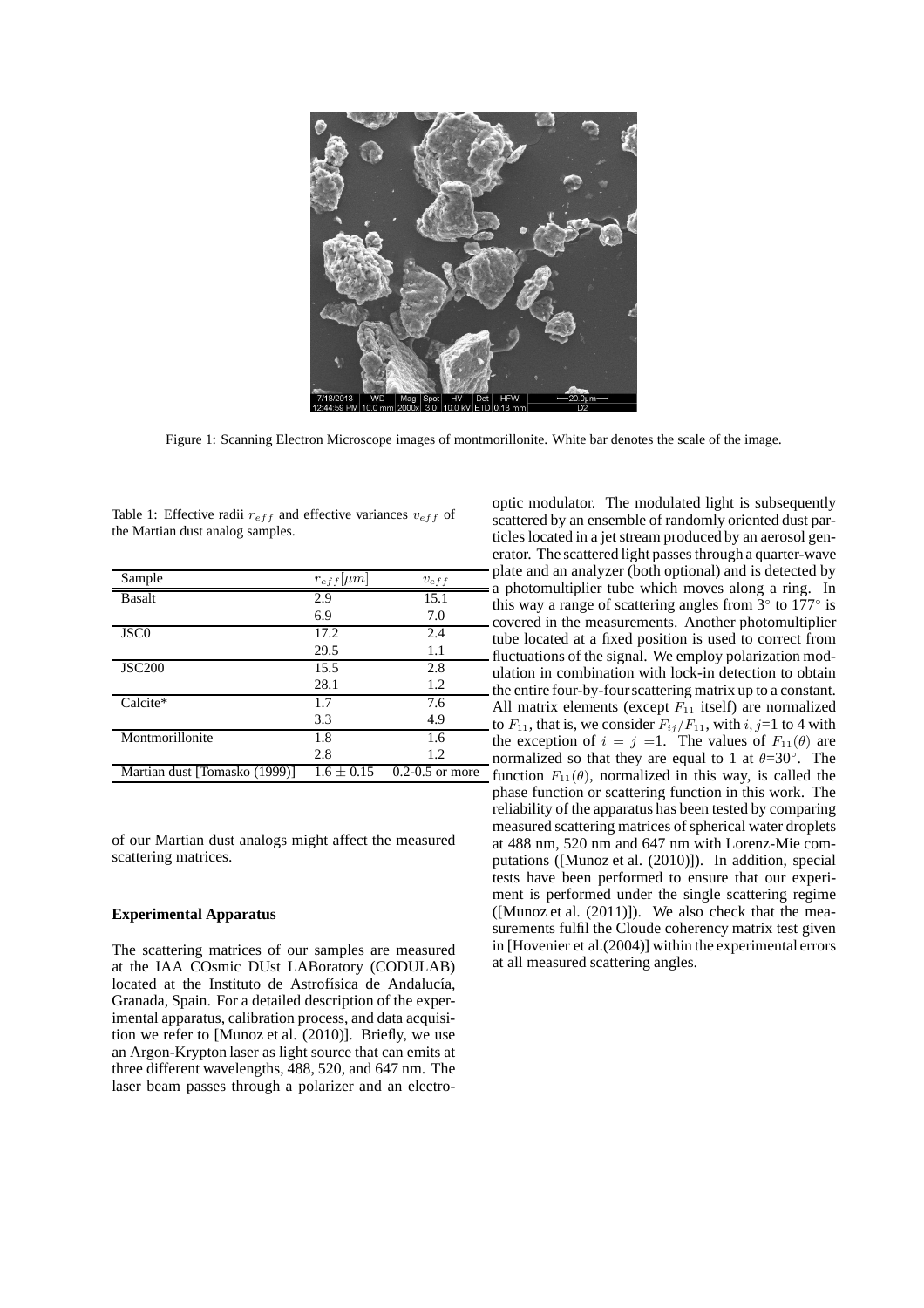#### **Comparison of the experimental data with derived**

### **phase functions in the Martian atmosphere.**

In Fig. 2, we show the pseudo emission phase function retrieved from the Mars Colors Imager (MARCI band1) on board the Mars Reconnaissance Orbiter (MRO) observations [Wolff et al. (2009)]. The observations for Martian dust are presented together with Lorenz-Mie calculations for the same size distribution as retrieved by [Tomasko (1999)]  $(r_{eff} = 1.6 \mu m$  and  $v_{eff}$  equal to 0.2) and the refractive indices of the JSC sample  $(m=1.5+0.01i)$ . Moreover, we show single Henyey-Greenstein phase functions for the asymmetry parameters retrieved for Martian dust at blue wavelengths  $g = 0.65$  ([OckertBell (1997)]), together with the experimental phase functions for basalt, and JSC0 samples at the corresponding wavelengths. To facilitate comparison with the laboratory measurements, in all cases the phase function is normalized to unity at 30 deg.

As shown in Fig. 2 none of the computed phase functions reproduce the observations for Mars. On the contrary, despite the differences in the size distributions of the Martian dust derived by Tomasko et al. (1999) and our Martian dust analogs, the agreement between observed and experimental phase functions for the Martian dust analogs is remarkable, especially in the case of the basalt sample. The main discrepancies are related to the forward diffraction peak that is highly dependent on the size of the particles.

## **Conclusions**

In this work we present measurements of the full  $4\times4$ scattering matrices as functions of the scattering angle of four Martian dust analogs: Basalt, JSC-1 Martian simulant, montmorillonite, and calcite. Tables of the measured scattering matrices will be available at the Amsterdam-Granada Light Scattering Database (www.iaa.es/scattering). Our measured phase functions have been compared with the retrieved phase functions for Martian dust from MARCI ([Wolff et al. (2010)]), and analytical Henyey-Greenstein phase functions. The measured phase functions at blue wavelengths of the Martian analogs closely mimic the phase functions retrieved using space-borne instrumentation ([Wolff et al. (2010)]). Further, the experimental data indicates that polarimetric color might be and indication of the composition of Martian dust. Therefore, spectro-polarimetric observations from Martian surface appear to be a powerful diagnostic tool to infer information on the physical properties of Martian dust.

# **References**

[Allen (1998)] Allen, C. C., Morris, R. V., Jager, K. M., Golden, D. C., Lindstrom, D. J., Lindstrom, M. M.

and Lockwood, J. P. 1998. Lunar and Plnaetary Science Conference, 29.

- [Booth (1978)] Booth, M. C. and Kieffer, H. H. 1978. JGR, 83, 1809.
- [Dabrowska et al (2015)] Dabrowska, D.D., Muñoz, O., Moreno, F., Ramos. J.L., Martinez-Frias, J., Wurm., G. 2015. Icarus, 250, 83.
- [Gooding (1978)] Gooding, J. L. 1978. Icarus, 33, 483.
- [Hansen & Travis (1974)] Hansen, J. E. and Travis, L. D. 1974. Space Sci. Rev. 16, 527. Gooding, J. L. 1978. Icarus, 33, 483.
- [Hovenier et al.(2004)] Hovenier, J.W., van der Mee, C.V.M., and Domke, H. 2004, Transfer of polarized light in planetary atmospheres : Basic concepts and practical methods, (Kluwer/ Springer, Dordrecht)
- $[Moreno (2002)]$  Moreno, F. Muñoz, O., López-Moreno, J. J. Molina, A. and Ortiz, J. L.. 2002. Icarus, 156, 474.
- [Munoz et al. (2010)] Muñoz, O. Moreno, F., Guirado, D., Ramos, J. L., López, A., Girela, F., Jerónimo, J. M., Costillo, L. P., and Bustamante, I. 2010. JQSRT, 111, 187-196.
- [Munoz et al. (2011)] Muñoz, O. Moreno, F., Guirado, D., Ramos, J. L., Volten, H. and Hovenier, J.W. 2011. Icarus, 211, 894.
- [Munoz et al.  $(2012)$ ] Muñoz, O., Moreno, F., Guirado, D. and Dabrowska, D. D. 2012, JQSRT, 113, 565.
- [OckertBell (1997)] Ockert-Bell, M. E., Bell, J. F., Pollack, J. B., McKay, C. P., and Forget, F. 1997. JGR, 102, 9039.

- [Orofino (1998)] Orofino, V., Blanco, A., Fonti, S., Proce, R. and Rotundi, A. 1998. PSS, 46, 1659.
- [Stam (2005)] Stam, D.M., Hovenier, J.W. 2005, A&A, 444, 275.
- [Tomasko (1999)] Tomasko, M. G., Doose, L. R., Lemmon, M. Smith, P. H. and Wegryn, E. 1999. JGR, 104, 8987.
- [Wolff et al. (2009)] Wolff, M. J., Smith, M. D., Clancy, R. T., Arvidson, R., Kahre, M., Seelos, F., Murchie, S., and Savijärvi, H. 2009. JGR, doi 10.1029/2009JE003350.
- [Wolff et al. (2010)] Wolff, Clancy, R. T., Goguen, JD., malin, M., Cantor, B.A. 2010. Icarus, 208(1), 143.